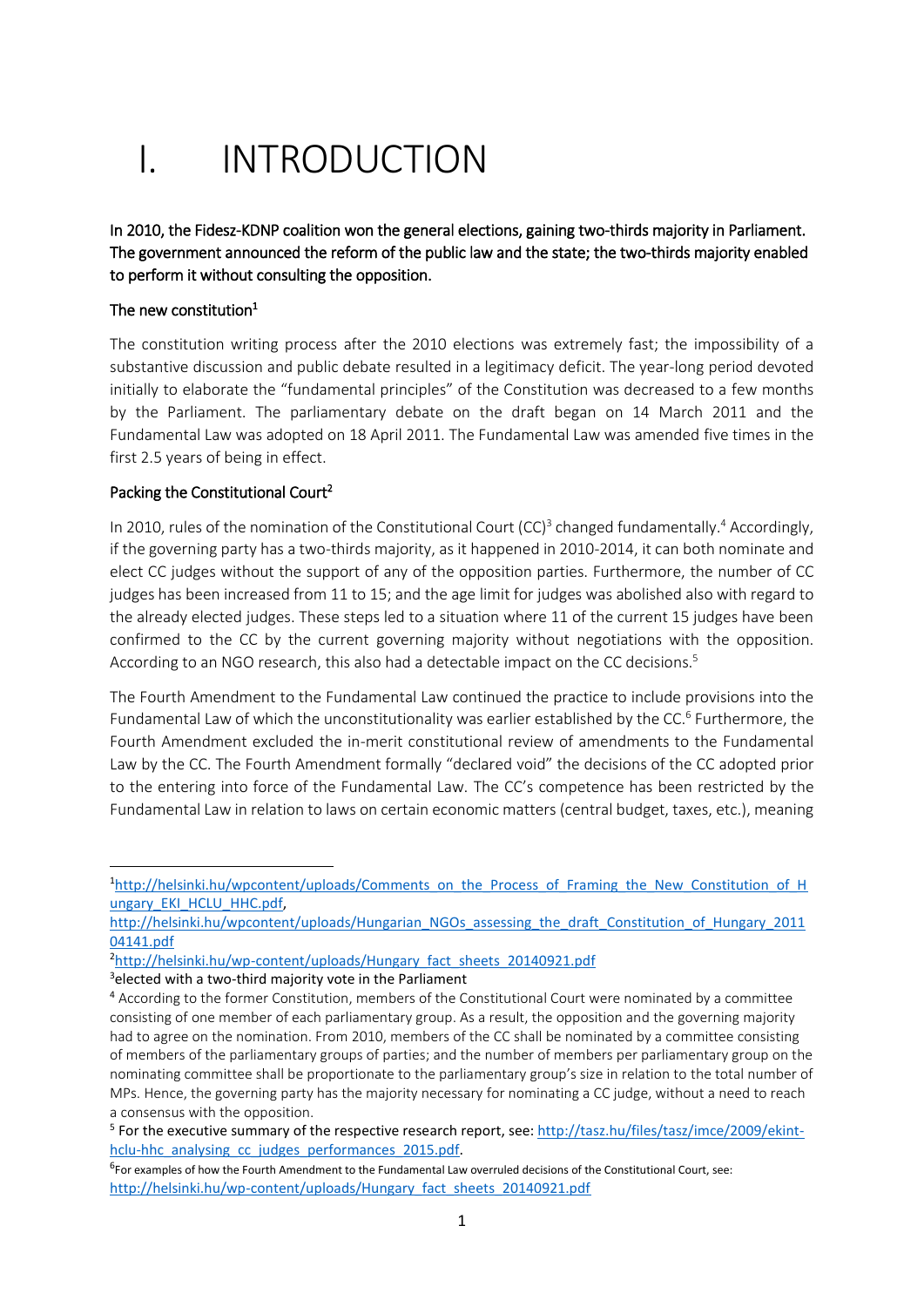that these laws are exempt from constitutional review until the state debt of Hungary falls below 50% of the GDP.<sup>7</sup>

The changes described above finally led to a situation where the Fundamental Law and the Constitutional Court are not able to fulfill their basic function of limiting the Government in a constitutional way.

## The courts<sup>8</sup>

The administration of courts became fully centralized; the former judicial body in charge of administrating courts was replaced by a one-person decision-making mechanism, the President of the newly established National Judicial Office (NJO). Following criticism by many stakeholders concerning the NJO President's extensive powers and its non-transparent and uncontrolled decision-making, the status of the NJO President was re-regulated and its powers were partly restricted. However, some of the related problems remained unsolved,<sup>9</sup> and neither of the amendments eliminated the basic concern that significant decisions may be made by an "external actor from the viewpoint of the judiciary" which "cannot be regarded as an organ of judicial self-government"<sup>10</sup>.The mandate of the President of the Supreme Court was terminated before the end of the regular term; in 2014 the European Court of Human Rights concluded that Hungary was in breach of the European Convention on Human Rights due to this premature termination. By lowering the mandatory retirement age of judges, which affected a significant number of judges serving at higher courts and leaders of higher courts and was deemed as a violation of the respective EU directive by the Court of Justice of the EU, the governing majority could replace practically the leadership of the judiciary.

## Changes in the ombudsperson system $^{11}$

The former four Ombudspersons (Parliamentary Commissioners) have been replaced by one, which decreases the level of protection in relation to certain rights.

The tasks of the former Data Protection Commissioner were undertaken by a newly established authority, which does not comply with the requirement of independence.<sup>12</sup> The former Ombudspersons' mandate was also terminated before the end of their term of office. With regard to the premature termination of the Data Protection Commissioner's mandate the Court of Justice of the EU concluded in 2014 that Hungary violated the respective EU directive.

## Harassment of NGOs<sup>13</sup>

**.** 

Because of the aforementioned erosion of the state bodies responsible for enforcing human rights, the role of human rights /watchdog NGOs increased accordingly in the last few years. Some of those NGOs became a target of a Government communication campaign, being forced to use their limited resources to protect themselves instead of protecting the rights of others. The campaign was backed by unlawful actions of the Government Control Office and the police, and resulted in the suspension of the tax

<sup>7</sup>[http://helsinki.hu/wp-content/uploads/Main-concerns-regarding-the-Fourth-Amendment-to-the-](http://helsinki.hu/wp-content/uploads/Main-concerns-regarding-the-Fourth-Amendment-to-the-Fundamental-Law_SUMMARY.pdf)[Fundamental-Law\\_SUMMARY.pdf](http://helsinki.hu/wp-content/uploads/Main-concerns-regarding-the-Fourth-Amendment-to-the-Fundamental-Law_SUMMARY.pdf)

<sup>&</sup>lt;sup>8</sup>http://helsinki.hu/wp-content/uploads/Hungary fact sheets 20140921.pdf

 $9e.g.$  the NJO President's rights concerning call for applications to judicial positions remained excessive <sup>10</sup>as put by the Venice Commission

<sup>11</sup>[http://helsinki.hu/wp-content/uploads/Hungary\\_fact\\_sheets\\_20140921.pdf](http://helsinki.hu/wp-content/uploads/Hungary_fact_sheets_20140921.pdf)

 $12$ The greatest difference between the safeguards of independence of the two institutions is manifested in the manner of formation of their mandates: the Ombudsperson was elected by the Parliament for a six-year period, while the head of the new authority is appointed exclusively by the Prime Minister for a nine-year period. <sup>13</sup>[http://helsinki.hu/wp-content/uploads/Timeline\\_of\\_gov\\_attacks\\_against\\_HU\\_NGOs\\_short\\_12082015.pdf](http://helsinki.hu/wp-content/uploads/Timeline_of_gov_attacks_against_HU_NGOs_short_12082015.pdf)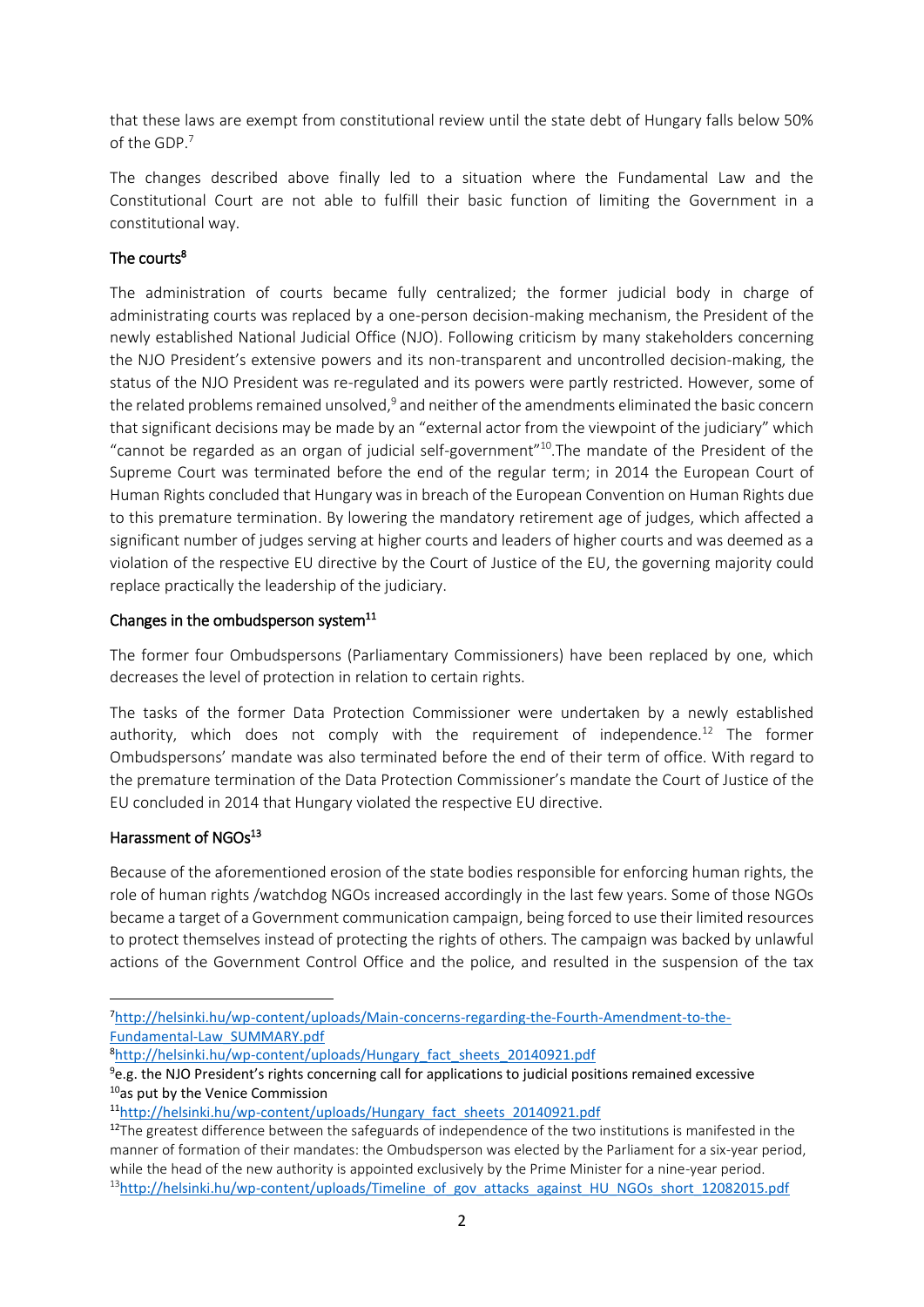number of the NGOs of the consortium responsible for distributing the EEA/Norway Grants NGO Fund. This campaign caused major damages to the civil society.

## Curtailing social protection and the criminalization of poverty

Poverty has drastically increased in Hungary since 2008; the number of poor people and people at risk of poverty increased by 17.5% between 2008-2012.<sup>14</sup> But still, Hungary was the country in the region with the most severe cuts in welfare expenditure (-10%). Access to welfare provisions has become increasingly limited as crucial provisions such as debt management and the housing maintenance subsidy have been terminated and for other provisions eligibility criteria have become stricter and ever more humiliating.<sup>15</sup>

Besides curtailing welfare provisions, various measures were introduced that criminalize different manifestations of poverty. Despite pressure from the UN against it<sup>16</sup>, street homelessness was outlawed on the constitutional level in 2011 and building self-made shacks was also criminalized in 2013<sup>17</sup>. Besides, cutting trees illegally is now sanctioned with up to two years of imprisonment, independent of the amount or the value of the wood cut.

# II. RECOMMENDATIONS

Submitting organizations encourage the Human Rights Council to address the following issues regarding Hungary. The proposed recommendations are contained at the end of each section.

# **1. Issues related to detention**

## **a. OP-CAT**

In line with the respective UPR recommendations, Hungary ratified the OP-CAT, and the Commissioner for Fundamental Rights (the Ombudsperson) was designated to be the National Preventive Mechanism (NPM). However, on the basis of the first year of the NPM's operation NGOs find that the NPM's functioning leaves much room for improvement and does not fulfil all the requirements set by OP-CAT and the Paris Principles. Especially the participation of NGOs with significant experience in monitoring detention is not substantively ensured in the work of the NPM, experts by experience are not involved at all. The budget available for the NPM is inadequate, hindering its effective operation. Given the present intensity of monitoring only in over 100 years would the NPM be able to visit all places of detention instead of the maximum 5 years recommended.

- *Ensure that the National Preventive Mechanism substantively involve NGOs in its work.*
- *Increase the budget of the NPM substantially in order to allow for its effective operation.*

 $\overline{\phantom{a}}$ <sup>14</sup>To compare, see other countries of the region: Czech Republic: +0.9%, Slovakia: -0.2%, Poland: -12%, Slovenia: +8.6%.

<sup>15</sup>[http://www.oecd-ilibrary.org/social-issues-migration-health/society-at-a-glance-2014\\_soc\\_glance-2014-en](http://www.oecd-ilibrary.org/social-issues-migration-health/society-at-a-glance-2014_soc_glance-2014-en) <sup>16</sup><http://www.ohchr.org/EN/NewsEvents/Pages/DisplayNews.aspx?NewsID=13206&LangID=E>

<sup>&</sup>lt;sup>17</sup> [http://avarosmindenkie.blog.hu/2013/09/12/the\\_criminalization\\_of\\_homelessness\\_in\\_hungary\\_between\\_20](http://avarosmindenkie.blog.hu/2013/09/12/the_criminalization_of_homelessness_in_hungary_between_2010_and) [10\\_and](http://avarosmindenkie.blog.hu/2013/09/12/the_criminalization_of_homelessness_in_hungary_between_2010_and)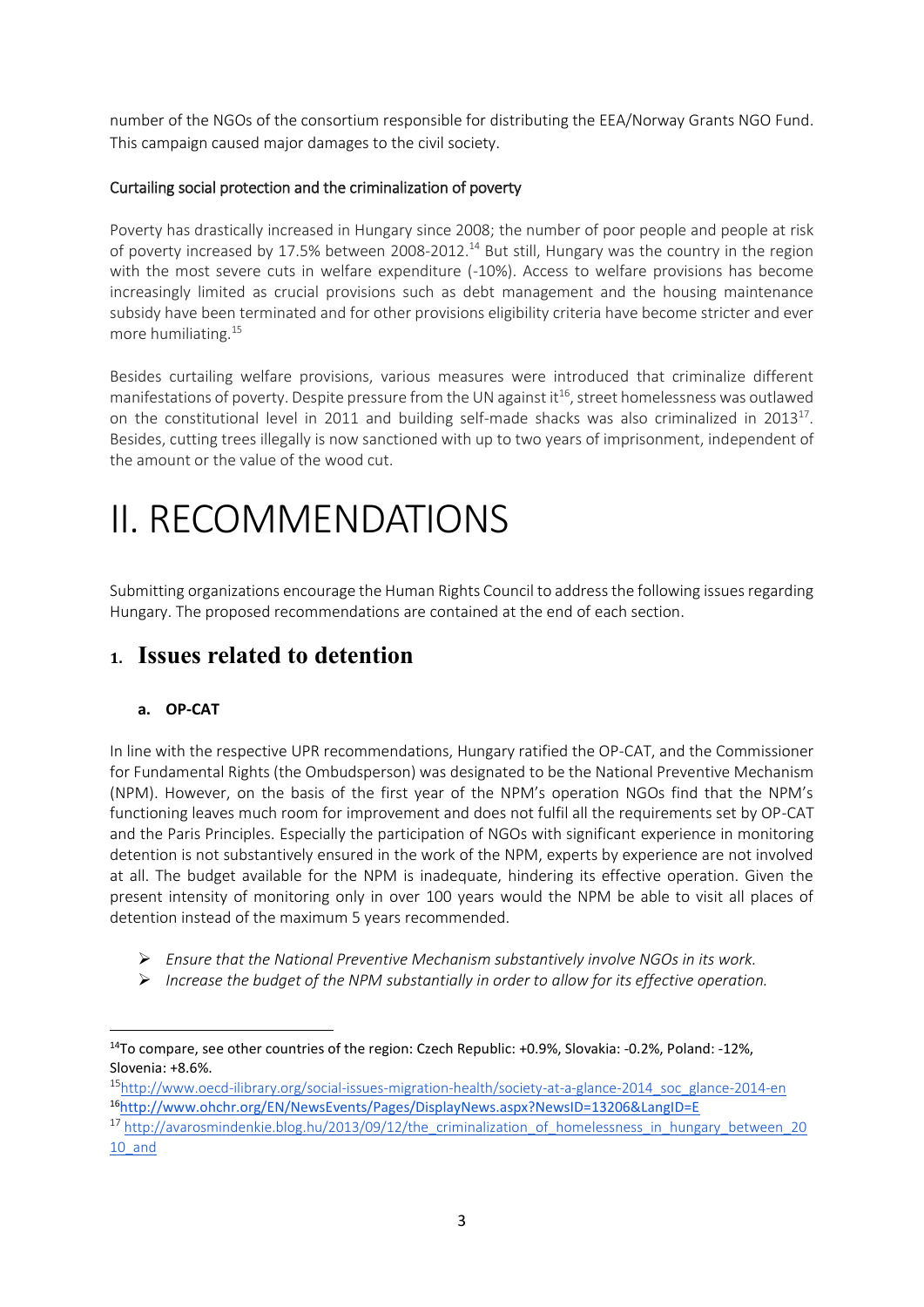#### Overcrowding in penitentiaries and inadequate detention conditions

The UPR recommendations to combat overcrowding in prisons and improve prison conditions have only been implemented partially. In the past years, the average number of detainees has constantly increased, until 2013 in parallel to the average overcrowding rate. (The rise of the latter was stopped only because in 2014 the capacity of the penitentiary system was slightly increased.) The average overcrowding rate of the penitentiary system was 141% in 2014, but overcrowding may reach 200% in certain institutions. In a pilot judgment reached in 2015<sup>18</sup> the European Court of Human Rights concluded not only that the detention conditions of the applicants – including the overcrowding and the inadequate moving space per person – amounted to the violation of the prohibition of inhuman or degrading treatment, but also that overcrowding constitutes a structural problem in Hungary, and, therefore, set out that Hungary should produce a plan to solve the issue. According to the judgment, the solution would be the reduction of the number of prisoners by the more frequent use of noncustodial punitive measures and minimising the recourse to pre-trial detention. However, the Government's communication shows that for the time being it wants to solve the situation solely by building prisons. Overcrowding is often accompanied by unsatisfactory detention conditions, such as toilets separated from the rest of the cell only by a textile curtain, inadequate number of toilets and sinks, widespread presence of bedbugs, and poor sanitary conditions in general.

- *Ensure that moving space per person provided for detainees complies with international standards.*
- *Adopt measures to overcome overcrowding in penitentiary institutions with a view to comply with the pilot judgment of the European Court of Human Rights delivered in the Varga and Others v. Hungary case, including measures beyond building new prison facilities.*
- *Equip all prison cells with separated toilets and improve sanitary conditions in penitentiary institutions in general.*

# **2. Migrants, refugees and asylum-seekers**

### **a. Serbia designated as a safe third country**

The UPR recommendation that Hungary should proceed to forced expulsions only in strict compliance with international and regional standards has only been partially implemented and there was a significant change in this regard since the mid-term report. As of July 2015, Serbia is again designated as a safe third country in a new national list of safe countries, despite the clear contrary position of the UNHCR and the Hungarian Supreme Court. This designation allows the Office of Immigration and Nationality (OIN) to reject as inadmissible almost all asylum claims, as over 99% of asylum-seekers (over 75% of whom flee from war and terror in Syria, Afghanistan and Iraq) enter Hungary through Serbia. As Serbia provides no access to effective international protection, Hungary by applying this rule will violate its obligation of non-refoulement and indirectly expose vulnerable asylum-seekers to a risk of torture, inhuman or degrading treatment.

 *Following the recommendation of the UNHCR, delete Serbia and the FYRO Macedonia from the national list of safe third countries.*

#### **b. The situation of asylum-seekers**

<sup>1</sup> 18 Varga and Others v. Hungary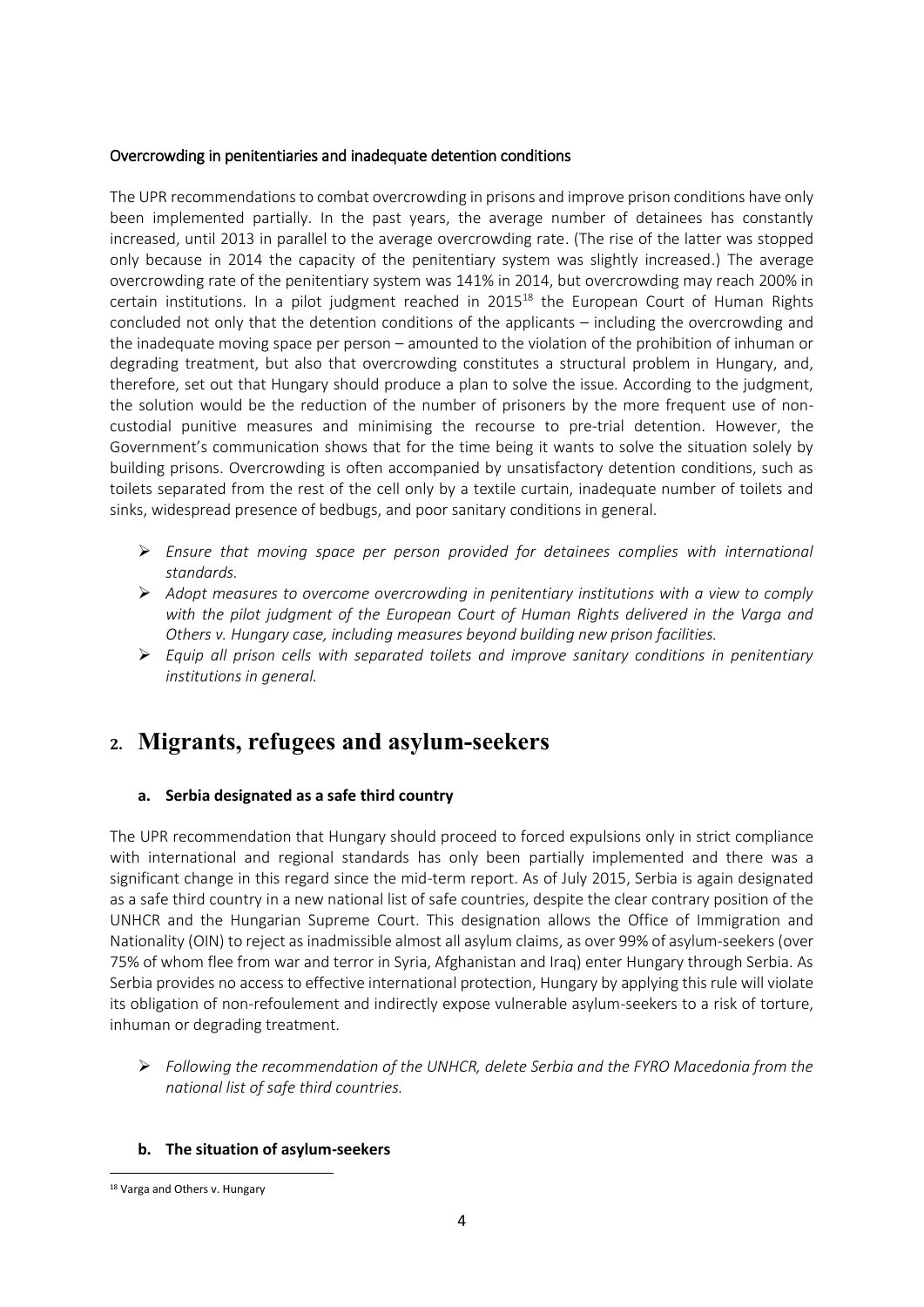The UPR recommendations aimed at improving the living conditions of asylum-seekers have not being implemented and there has been a serious deterioration in this regard since the mid-term report. Notwithstanding an ever-increasing influx of asylum-seekers since 2013 and significant amounts of EUfunding, the Hungarian government has failed to properly extend the country's reception capacities. The open reception centers for asylum-seekers have become extremely overcrowded which resulted in seriously inappropriate hygienic and other conditions (asylum-seekers sleeping on corridors and in community areas, or even outside, lack of showers, lavatories, medical and psycho-social services). In addition, a legal provision in force since August 2015 enables the OIN to specify merely the territory of a county as the designated place of stay of the asylum-seeker, instead of a reception or detention center, thus converting the obligation of providing a shelter for those in need into a mere option. This change is likely to increase the danger of homelessness among asylum-seekers in Hungary.

- *Elaborate a national plan to reform the reception structure, based on good practices from other states and on the strong involvement of civil society and charitable organisations.*
- *Establish a reception structure that is based on smaller units and involves local communities to the maximum extent.*
- *Amend the legislation so that it provides an obligation for the Office of Immigration and Nationality to ensure the accommodation of asylum-seekers during the entire asylum procedure (in case they are not able to pay for their own accommodation).*

# **3. People with disabilities**

### a. Monitoring of the **rights**, care and treatment of people with mental disabilities

The Government still has not established any robust independent mechanisms with the mandate of monitoring the implementation of the CRPD.

 *Take immediate action to establish – as prescribed in Article 33(2) of the CRPD – an independent monitoring mechanism in line with the Paris Principles, which promotes, protects and monitors the implementation of the CRPD in Hungary.* 

#### b. Equal recognition **before** the law: guardianship vs. supported decision making

The new Civil Code<sup>19</sup> maintains the possibility of placing people with intellectual and psycho-social disabilities under plenary or partial guardianship,<sup>20</sup> through which they are denied to make legally valid decisions on an equal basis with others. Those whose legal capacity is fully restricted are even deprived of the rights to marry,  $21$  make a will,  $22$  adopt children,  $23$  give and withdraw informed consent for medical treatment, $24$  access justice, $25$  and choose a place of residence. $26$ 

**.** 

<sup>19</sup>Act V of 2013.

<sup>&</sup>lt;sup>20</sup>According to the most recent statistical data, by the end of 2014, there were 55,928 people under guardianship in Hungary, a country of 10 million people, of which more than 30,000 were under plenary guardianship.

<sup>&</sup>lt;sup>21</sup>Section 4:10(1) of the Act V of 2013 on the Civil Code.

 $22$  Section 7:11 and Section 2:22(1) of the Act V of 2013 on the Civil Code.

 $23$  Section 4:121(1) of the Act V of 2013 on the Civil Code.

<sup>&</sup>lt;sup>24</sup>Section 15(2) of the Act CLIV of 1997 on Health. Section 16 (2) and Section 21 of the Act CLIV of 1997 on Health.

<sup>&</sup>lt;sup>25</sup>Section 49(1)-(2) of the Act III of 1952 on the Code of Civil Procedure; Section 15 (7) of the Act CXL of 2004 on the General Rules of Administrative Proceedings and Services.

 $26$ Section 2:22(1) (3) of the Act V of 2013 on the Civil Code.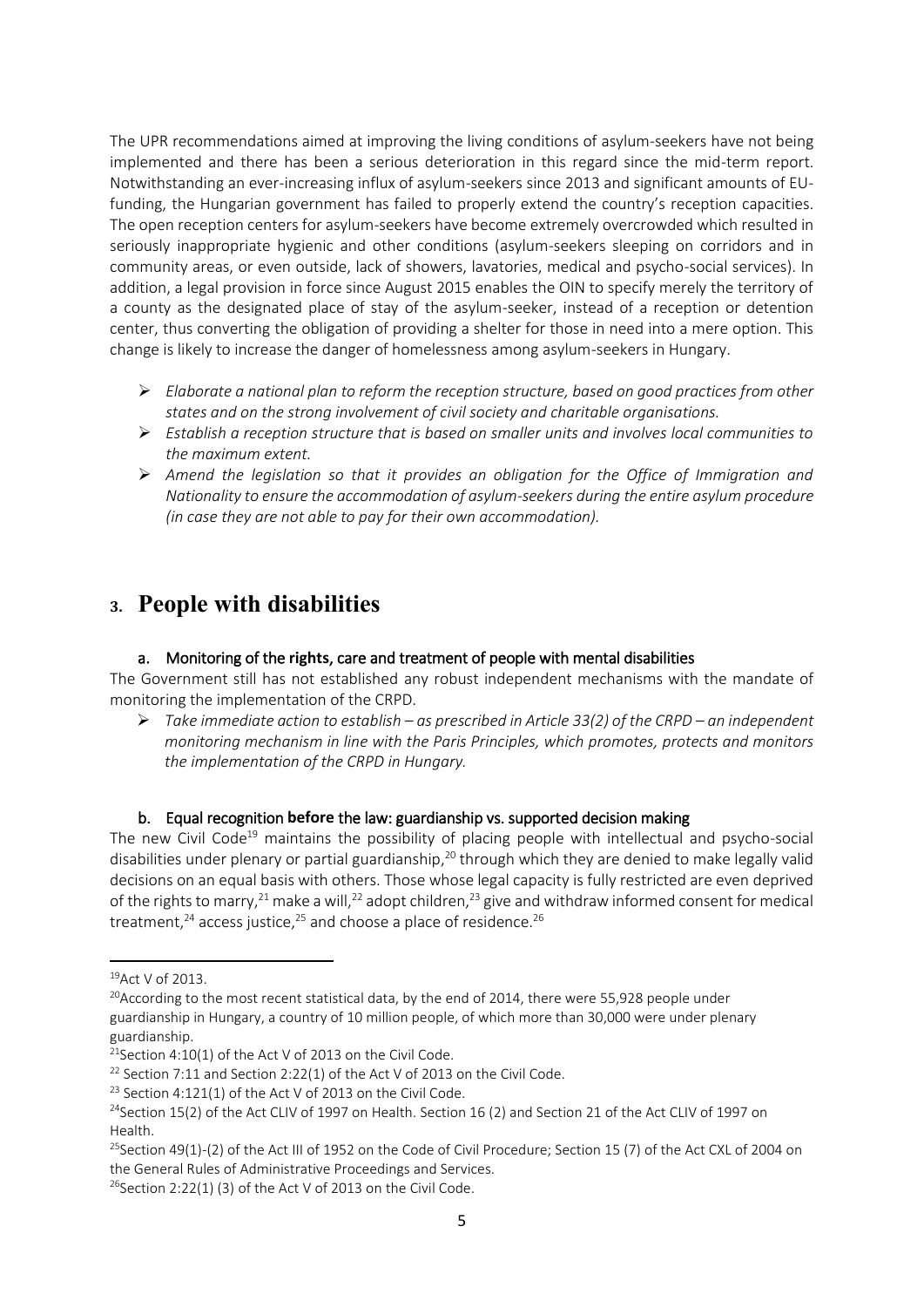Supported decision-making has been introduced in a form which is limiting the availability of this service to persons with "minor decrease in their mental capacity". It is the guardianship authority that appoints two supporters maximum. A professional supporter is allowed to provide assistance to 30-45 people simultaneously, $27$  which deprives the system of its core element, trust and personal relationship between the supporter and the supported person. A further problem is that neither the public, nor the courts and public guardians understand the essentials of supported decision-making, as a result of which it is rarely applied in practice.

- *Amend the relevant sections of the Civil Code in accordance with the CRPD by abolishing plenary and partial guardianship for persons with mental disabilities.*
- *Make supported decision-making a real alternative to substituted decision-making by promoting it, raising awareness of the public, judges, public guardians and other professionals, and making it available for all people with mental disabilities, regardless of the level of their impairment.*

### **c. Right to live in the community vs. institutionalisation**

Around 25,000 people with disabilities are placed in large scale institutions<sup>28</sup> where residents are often subjected to several forms of ill-treatment and abuse.<sup>29</sup> The European Union Structural Funds allocated 6 billion HUF $30$  for moving people with mental disabilities out of large institutions to smaller living centers, group homes or apartmentsin Hungary. However, the user's involvement in the transformation process was insufficient and the alternatives of institutions provide congregate care and still reflect the institutional model.

- *Immediately stop spending funds on refurbishing existing institutions and creating new, smaller institutions in which residents will continue to be segregated and deprived of their right to live in the community. Instead, reallocate funding to increase the accessibility of general public services for persons with disabilities, and to develop individualised community-based services.*
- *Ensure that children with disabilities enjoy their right to live in a family and community environment on an equal basis with other children by providing appropriate support to them and their families.*

## d. Education<sup>31</sup>

Children with disabilities do not receive appropriate education due to the lack of conditions required for their academic and social development in schools close to their place of living. Travel to remote schools is disproportionate burden both for them and their family. Due to the lack of appropriate knowledge of teachers on disability the effective individualized educational development of these children is not guaranteed. Possibilities of adults with disability to take part in further training and/or retraining are even more restricted, as a consequence, they leave schools earlier than their peers, it reduces their chances to find work in the labour market.

 $\overline{\phantom{a}}$ 

<sup>&</sup>lt;sup>27</sup>Section 7(5)-(6) of the Act CLV of 2013 on supported decision-making.

<sup>&</sup>lt;sup>28</sup> According to the latest data of the Hungarian Central Statistical Office.

 $^{29}$ See Summary of Case report AJB-371/2015 on OPCAT Visit to the Therapeutic House of Debrecen (28 January 2015) available at <http://www.ajbh.hu/en/web/ajbh-en/opcat-reports>, and Case report on OPCAT Visit to the Closed Ward of the Centre for Psychiatry and Addictology of the Gusztáv Merényi Hospital available in Hungarian at <http://www.ajbh.hu/opcat-jelentesek> [both last accessed on 4 August 2015].

<sup>30</sup>Approximately 30 million EUR.

<sup>&</sup>lt;sup>31</sup> The information and recommendations to this report regarding education, health and accessibility of persons with disabilities was provided by the National Council of Persons with Disabilities (FESZT).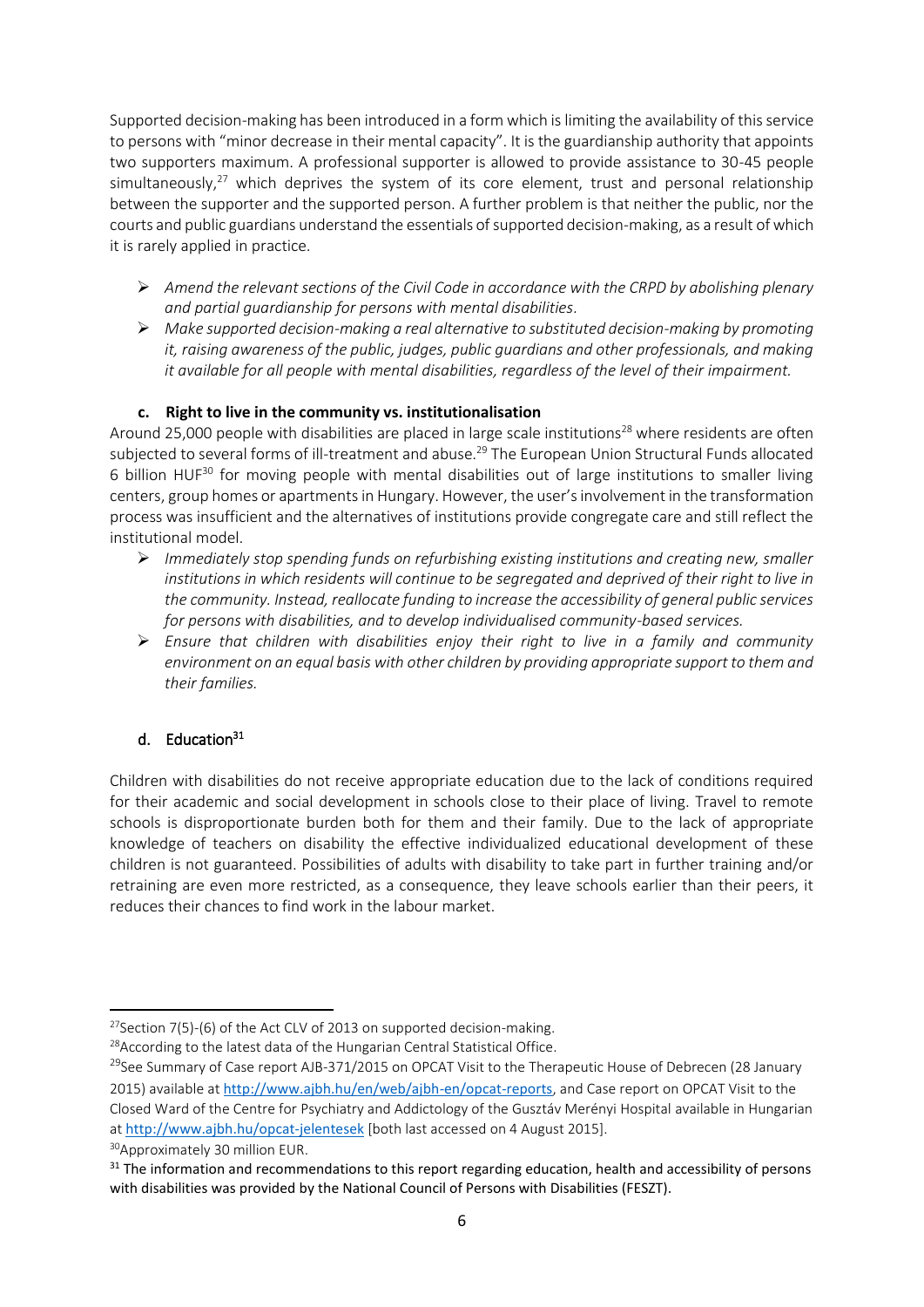- *Take immediate actions to ensure inclusive primary and secondary education for all children with disabilities as close as possible to their own place of living including rural areas, and phase out the placement of children with disabilities in separate schools or classes.*
- *Provide appropriate training, retraining for teachers and other educational professionals on the needs of pupils and students with disabilities.*
- *Take immediate actions to ensure inclusive adult education, including lifelong learning for persons with disabilities by providing them reasonable accommodation in line with Article 24 of the CRPD.*

### e. Health care

People with severe or multiple disabilities often do not receive even the basic medical treatment either because health care professionals have no knowledge on their needs and on how to communicate with them, or because appropriate medical treatment is not available close their residence.

 *Take immediate actions to ensure the accessibility of appropriate health care for persons with disabilities as close as possible to their own place of living, including rural areas in line with the CRPD.*

## f. Accessibility

Legal deadline to make public buildings and public transport accessible were several times modified and finally deleted with the amendment in 2013 of the Act no. XXVI of 1998 on ensuring rights and equal opportunities for persons with disabilities. An Action Plan for 2015-2018 for the implementation of the National Program on Disability for 2015-2025 has been recently adopted by the Government. However, the accessibility duties required by this Action Plan are significantly narrower than the ones mandated previously.

The government has no accurate database on the actual status of accessibility in Hungary.

In 2012 the government abolished the disability pension system and replaced it with a disability benefit scheme, which is by nature less predictable. A new medical assessment was also introduced, due to which many people completely lost their entitlement for disability benefits, while the ones still being entitled receive a significantly smaller contribution than in the previous system. At the same time the majority of people with disabilities are not able to find a job in the labour market.

- *Set out final deadlines to the elimination of the physical and communicational barriers in the field of public transportation and services open to the public. Improve the monitoring mechanism and its database on accessibility.*
- *Ensure sufficient sources to eliminate barriers and pursue the principle of universal design in close consultation with representative organisations of persons with disabilities to make the "result" accessible in practice also, not only in theory.*

# **4. Women's rights**

There has been insufficient progress in complying with women's rights norms: most of the UN CEDAW Committee's recommendations from 2013 have not been implemented so far, no implementation plan has been elaborated for that purpose. Furthermore, the current government promotes traditional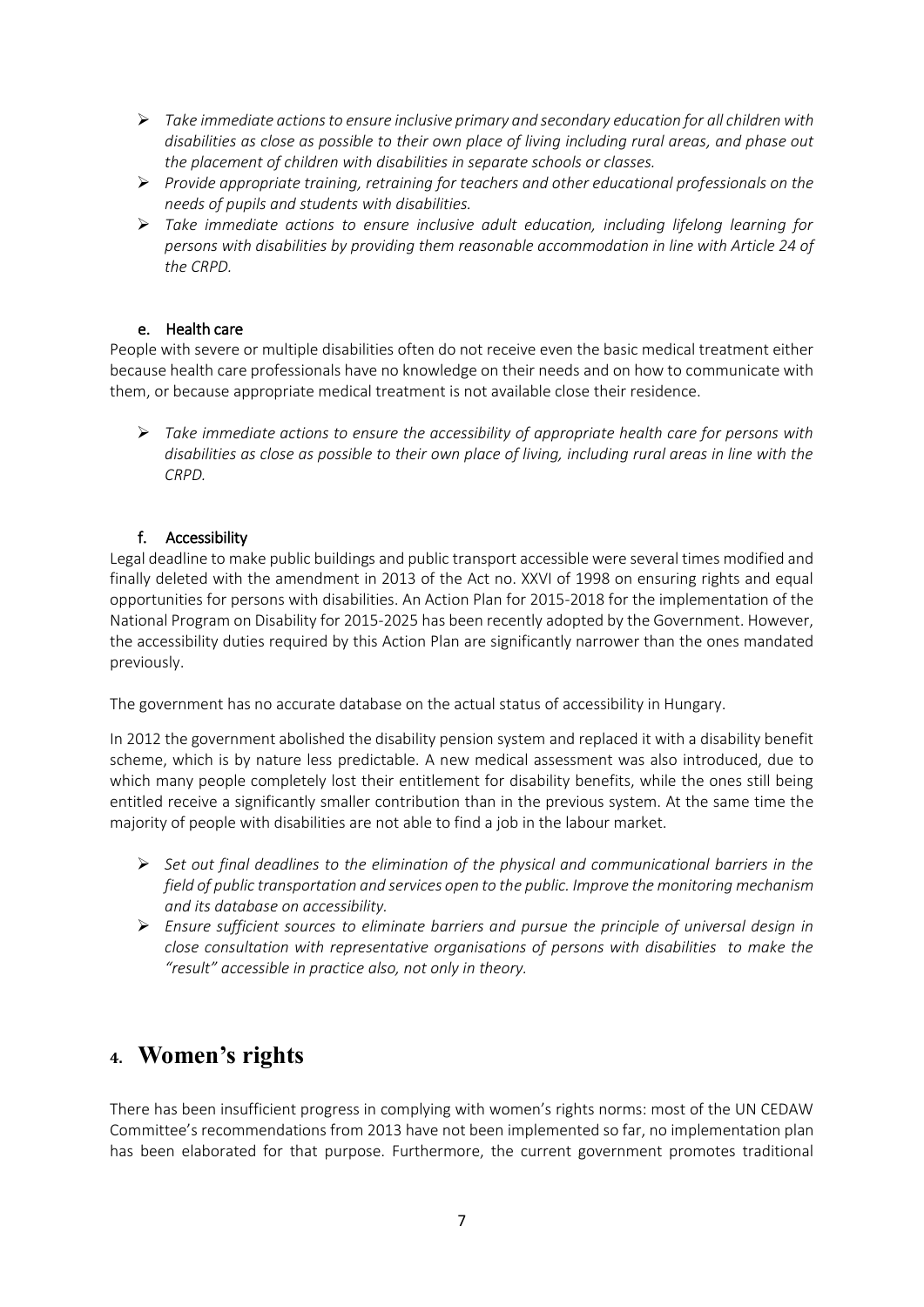gender roles through several communications and measures, in the context of the desired demographic increase.

Although the National Strategy for the Promotion of Gender Equality – Guidelines and Objectives 2010– 2021 is in force, after its first action plan for 2010–2011, no further plans have been elaborated. The government communicates since 2012 that Strategy will be replaced by a new one, but it has not been adopted, and women's rights NGOs have not been consulted yet regarding this issue.

The government plans to use resources from the EU Structural Funds to meet state obligations in advancing women's rights, however, no information is available on how gender mainstreaming will be systematically applied and gender equality enforced in the system.

The national machinery for gender equality has been consistently underfunded and understaffed, together with its marginalized location in the government structure. The Women's Policy Unit under the Department for Family Policy and Demography at the Ministry of Human Capacities has only three employees, and the location determines its limited mandate.

Professional and public awareness raising on gender equality is missing in general: the lack of systematic trainings for state officials and different professionals, the lack of related guidelines and policies in the public education system and media indicate that.

Hungary signed the Convention on preventing and combating violence against women and domestic violence (Istanbul Convention) in 2014, but has not ratified it. Despite some positive legislative measures in recent years, the comprehensive prevention, protection and prosecution approach is not reflected well in the state response. Improper application of existing legislation and regulations, the lack of systematic trainings and protocols for professionals often leading to inefficient and ineffective response, as well as limited availability of proper support services are considered by women's rights NGOs as major obstacles for victims to access justice.

There are no female ministers in the current government, while the proportion of female state secretaries is only 12.96%. The constantly low representation of women in the Parliament did not improve after the 2014 elections, currently being 10.1%. No measures have been introduced by the state in the reporting period to remedy the situation.

With the general lack of effective gender equality policies in place, intersectionality and multiple discrimination against women have not been given due attention in related policies.

- *Put in place and duly implement a human rights based, comprehensive gender equality strategy equipped with deadlines, responsible actors, budget and monitoring mechanism;*
- *By adopting implementation plans, duly fulfill the recommendations of international mechanisms addressed to Hungary (e.g. CEDAW, Council of Europe – GRETA);*
- *Introduce a transparent mechanism for systematic application of the gender equality principle and gender mainstreaming in distribution and utilizing of resources from EU Structural Funds;*
- *Introduce policies and awareness raising measures – such as systematic trainings – on gender equality and elimination of stereotypes, targeting especially the education system, the media and state officials;*
- *Introduce effective legislative measures – e.g. quotas – to increase women's participation in political life and decision-making;*
- *Ratify the Istanbul Convention without delay, and implement it in cooperation with women's rights NGOs active in the field.*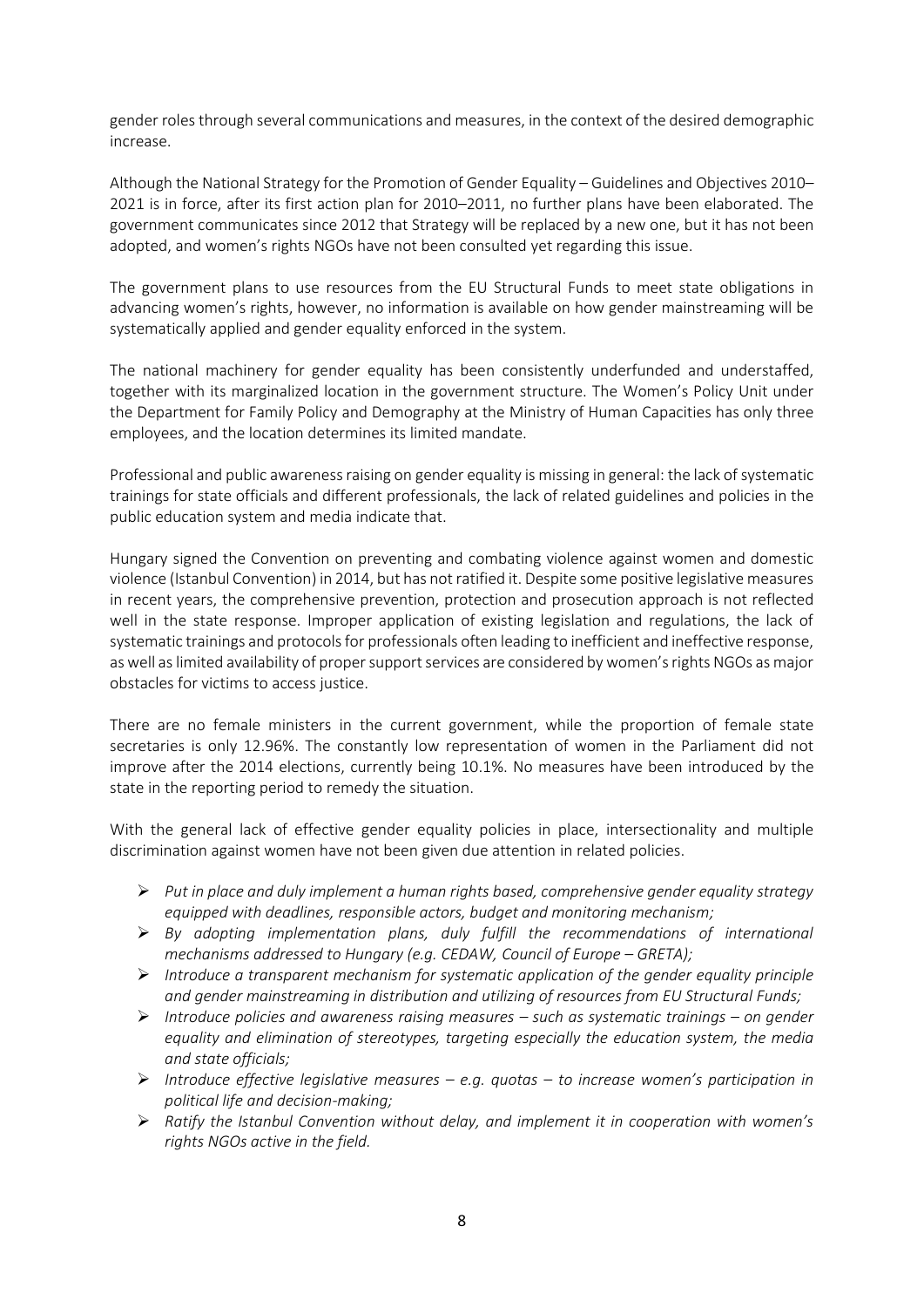# **5.** Children's rights

The lack of a comprehensive policy covering all areas of children's rights under the UN CRC is an overarching problem, being repeatedly criticized by various UN treaty-bodies and also NGOs. Moreover, there are no effective monitoring and evaluation systems in place. Raising the awareness of all professionals working for and with children, children themselves, parents, and the public at large, about the provisions of the CRC and its optional protocols, with a view to ensuring that such efforts result in a positive shift in the attitudes of those involved, is still missing.

Human rights (and children's rights) education is not integrated into the Hungarian primary and secondary education system because education through human rights is not a principle, education about human rights is not comprehensive at all, and consequently education for human rights is not achievable.

- *Develop a comprehensive children's rights policy and action plan, which includes also monitoring and evaluation;*
- *Include human rights (especially children's rights) in the public education system, ensure proper training for professionals who are dealing with children.*

# Education – school segregation of Roma children & reduction of the compulsory school age

School segregation of Roma children is increasing in Hungary. Approximately 45% of Roma children attend schools or classes where all or the majority of their classmates are also Roma.<sup>32</sup> In 2014 381 primary and secondary schools have been officially reported to have 50% or more Roma among their students.<sup>33</sup> Despite protests of NGOs and professionals.<sup>34</sup> the Parliament adopted a modification of the Public Education Act in December 2014 that authorized the government to determine (in a decree) the waivers which could be applied to permit segregated education. Testing procedures in use to assess the mental ability of children (rather than assessing whether a child has any special needs) are contributing to segregation as culturally biased testing results in misdiagnosis of Roma children.<sup>35</sup> This has been affirmed in 2013 by the European Court of Human Rights in the Horváth and Kiss v. Hungary case.<sup>36</sup>

The new Public Education Act reduced the compulsory school age from 18 to 16 years and reintroduced "failing" from first grade which affects mainly disadvantaged (and Roma) children while school year repetition is one of the main reasons for early drop out.<sup>37</sup>

- *Continue its efforts to achieve full social integration of minorities, especially the Roma.*
- *Introduce national measures to eliminate school segregation and actively promote participation in society through education among the Roma community.*
- *Reinstate compulsory education until the age of 18 years.*

1

<sup>32</sup> European Union Agency for Fundamental Rights (FRA): Roma Survey – Data in focus. Education: the situation of Roma in 11 Member States. 2014. p. 44–45.

 $33$  The data of the Educational Authority (EA) provided upon request of the Chance for Children Foundation (CFCF) in 2014 reported 381 primary and secondary schools to have 50% or more Roma among their students (although the EA warned that there is high latency in the provided data).

<sup>&</sup>lt;sup>34</sup> Commitment related to Bill No. T/2085[.http://cfcf.hu/images/Allasfoglalas.pdf](http://cfcf.hu/images/Allasfoglalas.pdf) (Accessed 11 September, 2015).

<sup>35</sup> FRA: Roma Survey – Data in focus. Education: the situation of Roma in 11 Member States. 2014. p. 44. <sup>36</sup> Horvath and Kiss v. Hungary, application no. 11146/11.

<sup>37</sup> See Art. 45 (6) of the Act CXC of 2011 on National Public Education on compulsory school age entered into force on 1 January 2013.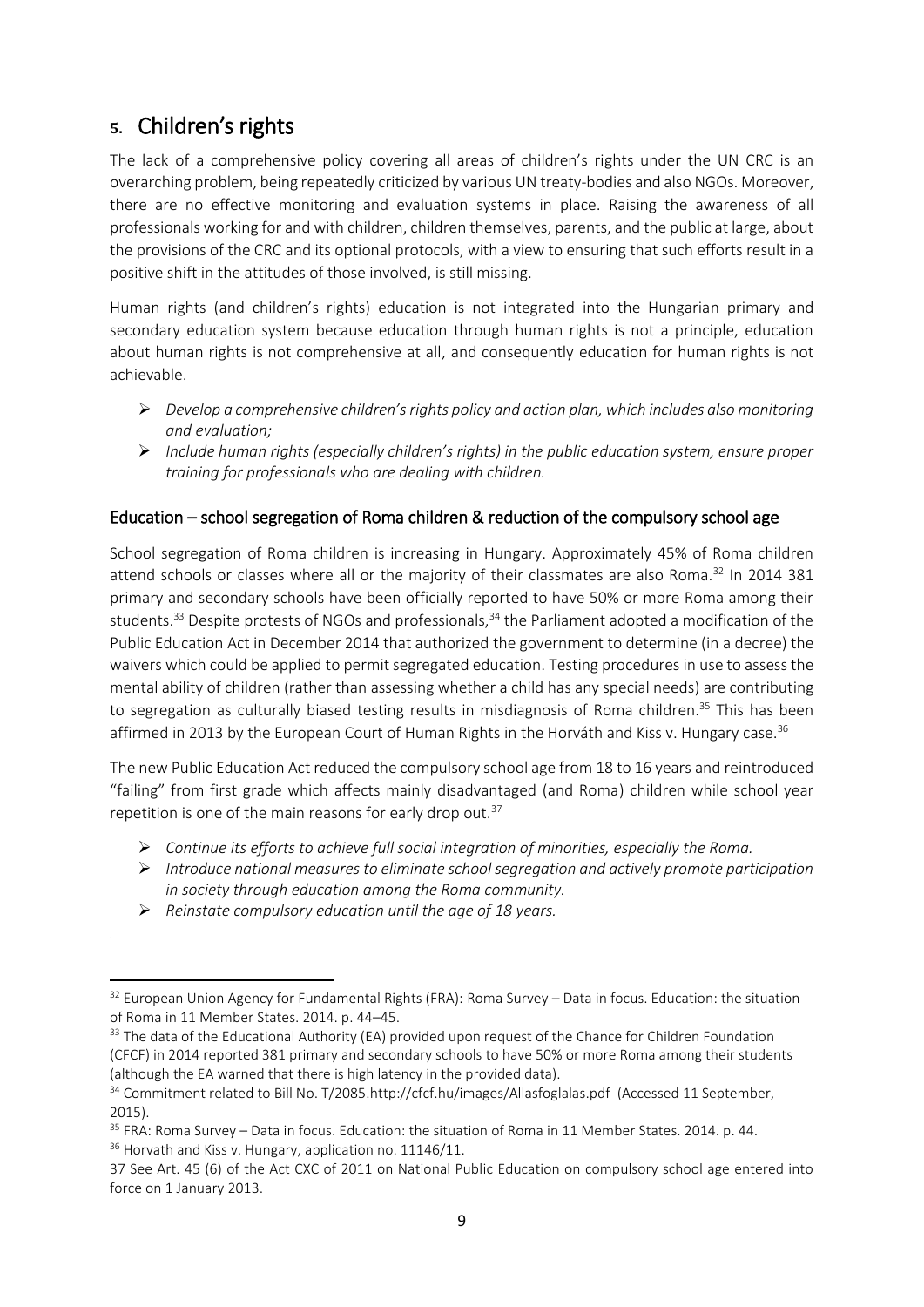#### Child protection – alternative care

The Hungarian child protection system went through significant changes in the last years. The system was centralized starting from January, 2013.<sup>38</sup> Despite of the positive image of DE-Institutionalization, the law was not prepared carefully enough, it's discriminative as it doesn't cover children with disabilities, chronically ill children and multiple siblings; there is not enough new foster care places and therefore often the principle of "empty place" prevails, when finding a place for a child in care and not his/her best interest; a high number of changes in care placements took place in 2014 which can be the result of bad matching, overloaded foster parents, lack of special support or badly trained new foster parents.

- *Take measures to ensure that all children in children's homes, including Roma children, children with disabilities, chronically ill children and multiple siblings are provided with family- and community-based care and that placement in institutional care is used only as a last resort;*
- *Ensure that children spend the shortest time possible in temporary care and are provided with permanent family- and community-type care solutions.*
- *Provide regular training to foster parents, including on professional skills to care for children with special needs.*

#### Juvenile justice

From 15 September 2015 three new crimes related to crossing the border, and special rules expediting criminal procedures for those illegally crossing the fence on the border are in place. The special protections and rules pertaining to minors<sup>39</sup> are not met in the criminal procedures relating to the border closure. This means that for those under the age of 18 there is no requirement to appoint a guardian and parents or legal guardians cannot exercise their rights related to the case of the minor even if they reside within Hungary. Neither the favorable rules relating to deferred prosecution, nor the specialized rules of evidence pertaining to juveniles (i.e.: prohibition of the use of lie detectors) apply in these cases.

- *Ensure that asylum-seeking, unaccompanied and migrant children are not detained under any circumstance. In age assessment testing take into account all aspects, including the psychological and environmental aspects, of the person under assessment.*
- *Harmonize the criminal procedure law with the UN CRC;*
- *Reinstate the juvenile courts with judges who have undergone special training;*
- *Take measures to raise the age of criminal responsibility from 12 years back up to 14 years, even for the most serious crimes.*

**<sup>.</sup>** <sup>38</sup> As a result of it, the roles and responsibilities of local and governmental authorities changed. A year later, in January 2014 a second "phase" of De-Institutionalization was introduced by the modification of the Children's Act (Act No. XXXI of 1997 on the protection of children and the administration of guardianship affairs) stating that no children under 12 years old can be placed in institutional care.

 $39$  There is no independent law on juvenile offenders, neither is there a separate statutory definition for young adults. Provisions differing from the general are regulated in separate chapters within the Criminal Code and the Criminal Procedural Law. With the reorganisation of the organisational structure of judges, the exclusive jurisdiction of courts that used to be the fora for juveniles was terminated in 2012. The age of criminal responsibility for some crimes (manslaughter, assault, robbery and despoilment) has been reduced to 12 years from the earlier 14.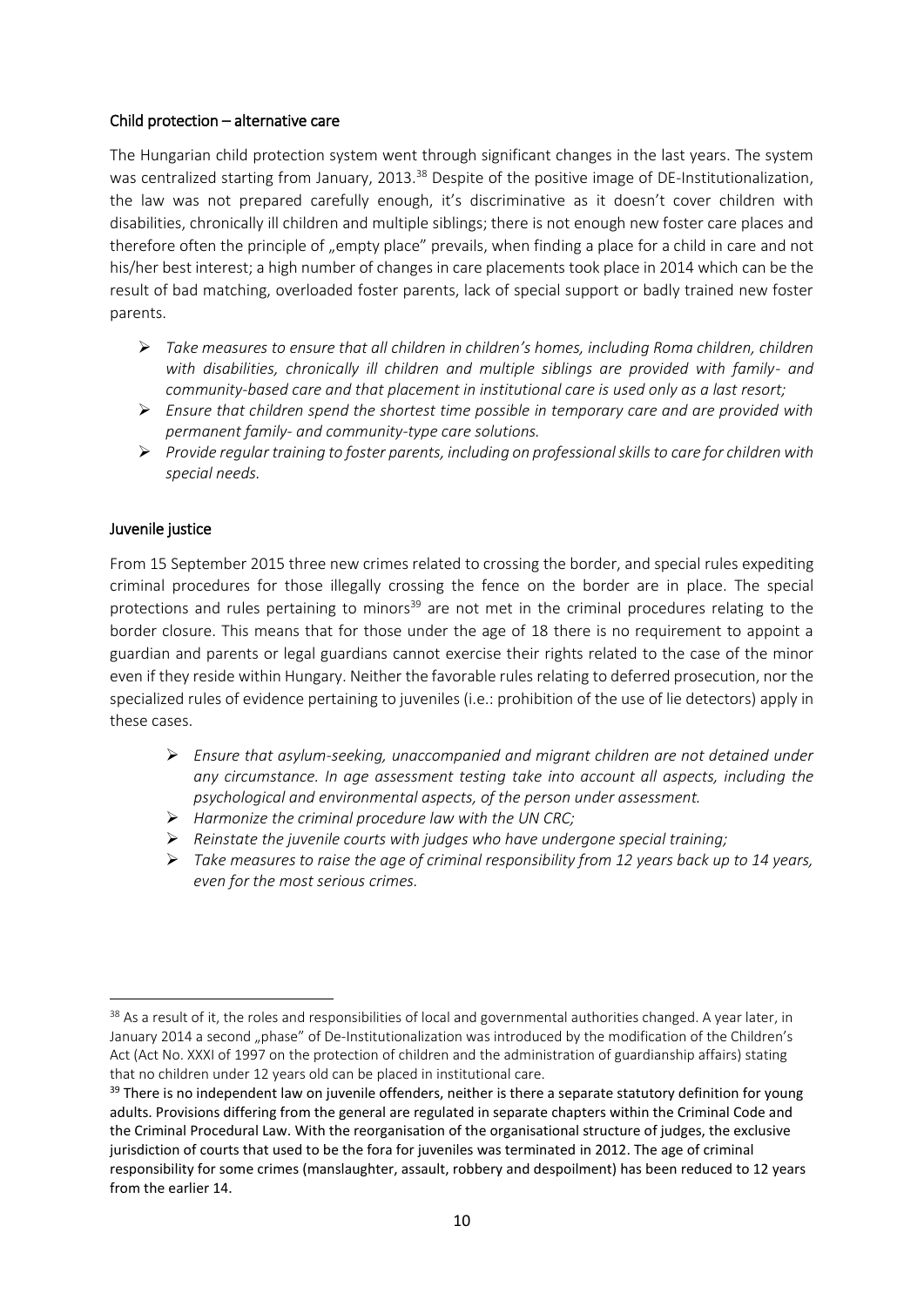# **6. Homelessness**

## a. Housing

- *Repeal section XXII/3 of the Fundamental Law as it contradicts the right of homeless persons to legal certainty, human dignity and property. Also repeal Articles 178/A and 179/A of Act 2012/II. on misdemeanors as these measures criminalize housing poverty and deprive people of the last resort to secure their own safety amidst the lack of state provided housing support.*
- *Adopt and implement Article 31 of the European Social Charter.*
- *Provide adequate support to paying housing costs – as a minimum reintroduce the housing maintenance subsidy and the debt-settlement service. Ensure that Roma citizens have equal access to all available forms of housing support (including social housing) and that they undergo equal treatment before housing authorities.*
- *Stop forced evictions. If a person/family is unable to maintain their housing, offer them alternative housing options or adequate support to maintain their housing.*
- *Increase significantly the availability of affordable housing – either provided directly by the state/local authorities or by public-private housing associations targeting low-income people. It entails an immediate hold on selling housing owned by the state/local authorities. Ensure the wide availability of affordable housing by legal means (e.g. by setting a threshold on the level of social/community housing in each municipality).*

### b. Employment

 *Ensure the equality before the law of people employed in public works programs, ensure that the Labor Code applies to them equally.* 

## c. Right to vote

 *Ensure that electoral procedures in general would become barrier-free and accessible to persons with any type of address.* 

### d. Health care

- *Ensure that all social strata, including homeless people have in reality equal access to the universal health care system, meaning access to the highest quality service available in the system.*
- *Through the universal health care system, ensure that pre-conception birth control devices (e.g. contraceptive pills or condoms) are widely available and affordable for all social strata.*

### e. Police

 *Ensure by adequate monitoring procedures and sensitizing trainings that police officers do not harass homeless people in public spaces by class-based profiling.* 

## f. Right of the child

 *Ensure the right of every child to be raised in their family and that no child is "removed from their family due to their endangerment on the basis of solely material reasons" including the lack of adequate housing (as stated in Article 7 of the Act XXXI of 1997 on the protection of children and guardianship administration).*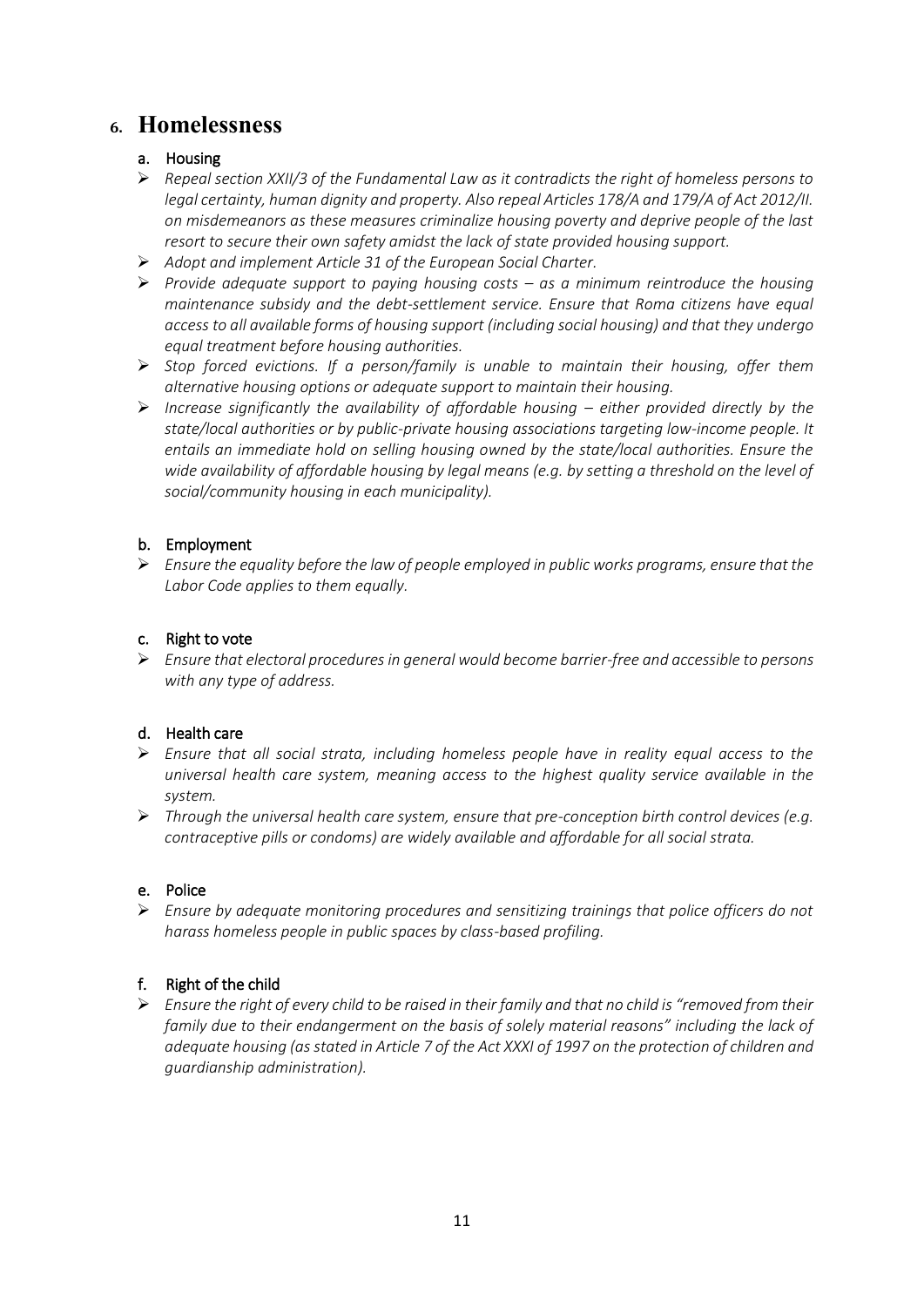# **7. The right to privacy and the right to data protection**

Certain authorities<sup>40</sup> are entitled secret house search and surveillance with recording, opening of letters and parcels, as well as checking and recording the contents of electronic or computerized communications without a judicial warrant, when it aims the protection of national security. In these cases this activity is authorized by the Minister of Justice. As the Minister authorizes, not an independent court, it is not ensured that the decision in any specific case as to whether surveillance is justified will not be made solely on grounds of arguments in favor of the covert intelligence, but also by taking into consideration the criteria of respecting privacy.

In 2014 the Court of Justice of the European Union declared invalid the Data Retention Directive that unified the timeframe of the retention of selective data by Internet and telephone services and determined the accessibility of data by authorities in the member states. Despite the annulment of the directive, the Hungarian act allowing data retention still remained in force.

- *Revise the law on National Security Services allowing unjustified and disproportionately intrusive measures within the framework of secret surveillance without a judicial warrant.*
- *Repeal the unlawful legal provisions on Data Retention (Act C of 2003 on Electronic Communications) in accordance with the ruling of the Court of Justice of the European Union in case C-293/12. and C-594/12.*

# **8. Access to information**

Recent amendments to the act on the right to informational self-determination and freedom of information are reacting to specific cases, when the press or NGOs reveal corruption, and they are tailored to the ongoing corruption scandals. The aim of these amendments is to prevent any data from being subject to successful freedom of information (FOI) requests in connection with the controversial tenders, or, to discourage citizens from data requests. According to the most recent amendments, if someone files a FOI request he or she has to pay a fee not only for copying or scanning but also for the workforce of the state agency. Anonymous FOI requests can no longer be submitted. If a FOI is requested repeatedly it can be denied without giving a reason, even if no answer has been given to the previous request. A FOI request can be denied on the basis that the requested documentation is considered to be preparatory for some future hypothetical decision, which is such a broad term that it can be applied to any case.

 *Revise the amendments of laws restricting freedom of information and undermining transparency and accountability (Act CXII of 2011 on the right to informational selfdetermination and freedom of information, Act XCIC of 2014 on excluding the applicability of Act CXCV of 2011 on the transparency of state aids).*

# **9. Freedom of speech**

1

Protection of sources is guaranteed in the Press Act. $41$  According to section 6 (1) of the Act, journalist have the right not to disclose their sources of information during legal procedures. This protection only covers "media content providers and the persons they employ under contract of employment or some

<sup>&</sup>lt;sup>40</sup> E.g. the National Security Services, the Counter-Terrorism Center

<sup>41</sup>Act CIV of 2010 on the Freedom of the Press and the Fundamental Rules on Media Content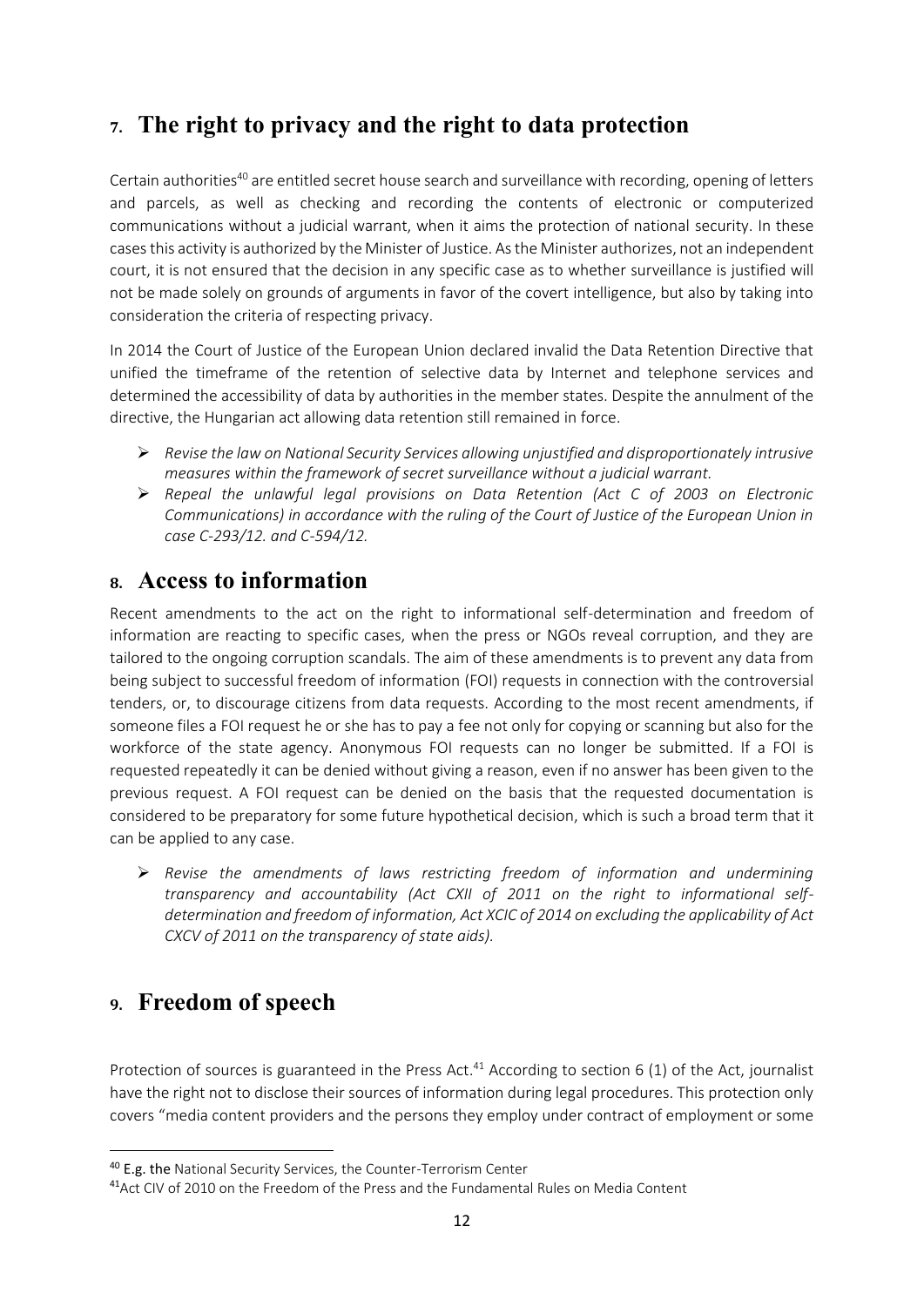other form of employment relationship". Therefore, freelance journalists and citizen journalists, who are not formally employed by a media content provider will not enjoy the right of protection of sources. The right of source protection shall be expanded to everyone who covers stories of the public interest and who participate public debates.

 *Amend the rules of protection of sources so they will not only cover professional journalists, but everyone publishing stories in the public interest.*

# **10. Hate crimes**

Political analysts, human rights NGOs and international organisations have repeatedly emphasized the government's responsibility in generating intolerance, in particular in its anti-immigration campaign initiated in 2015 against asylum seekers. The European Parliament pointed out in a Resolution<sup>42</sup> that the launch of a national consultation on immigration and terrorism (sic!) spreads a rhetoric of hatred and prejudice, relying on xenophobic misconceptions by stigmatising asylum-seekers as welfare migrants and a national security threat.

The Under-secretary of EU affairs in the Ministry of Human Resources indirectly admitted that the billboard campaign, featuring anti-refugee and immigrant slogans, ordered by the government to discourage asylum-seekers from coming into the country was aimed at generating intolerance towards them.<sup>43</sup> The government's spokesman commented the human smuggling operation leading to the suffocation of 71 asylum-seekers in a truck, as "a tragedy involving exploited and self-victimizing people". 44

The legal framework would make it possible for the authorities to effectively tackle hate crimes. However, systemic failures can be detected when it comes to the implementation and application of the law in case of hate crimes against vulnerable group members. These systemic failures are: regular under-classification of hate crimes, regular failures on the part of the police to undertake lawenforcement measures and failures of the authorities to take investigative steps.

- *Discontinue with the anti-immigration campaign and take measures to promote tolerance with regards to refugees and migrants.*
- *Take effective measures for the police and prosecution to ensure prevention of hate crimes and full implementation of hate crime legislation. Adopt a hate crime investigative protocol (in collaboration with NGOs) and assure law enforcement officers are made aware of its guidelines during their trainings.*

# **11. Right to vote**

1

- *Allow voters registered as minority voters to choose between parties and minority lists on election day. Allow minority organizations to set up national minority lists which compete with each other.*
- *Abolish restrictions on the right to vote for all persons with disabilities, including those who*

<sup>42</sup>European Parliament resolution on the situation in Hungary [\(2015/2700\(RSP\)\)](http://www.europarl.europa.eu/oeil/popups/ficheprocedure.do?lang=en&reference=2015/2700(RSP))[,http://www.europarl.europa.eu/sides/getDoc.do?pubRef=-//EP//TEXT+MOTION+B8-2015-](http://www.europarl.europa.eu/sides/getDoc.do?pubRef=-//EP//TEXT+MOTION+B8-2015-0536+0+DOC+XML+V0//EN&language=en) [0536+0+DOC+XML+V0//EN&language=en](http://www.europarl.europa.eu/sides/getDoc.do?pubRef=-//EP//TEXT+MOTION+B8-2015-0536+0+DOC+XML+V0//EN&language=en)

<sup>43</sup>[http://www.euractiv.com/sections/justice-home-affairs/hungarian-official-admits-campaign-generate-hate](http://www.euractiv.com/sections/justice-home-affairs/hungarian-official-admits-campaign-generate-hate-against-migrants)[against-migrants](http://www.euractiv.com/sections/justice-home-affairs/hungarian-official-admits-campaign-generate-hate-against-migrants)

<sup>44</sup>[http://index.hu/belfold/2015/08/28/kovacs\\_zoltan\\_a\\_menekulteket\\_hibaztatja/](http://index.hu/belfold/2015/08/28/kovacs_zoltan_a_menekulteket_hibaztatja/)